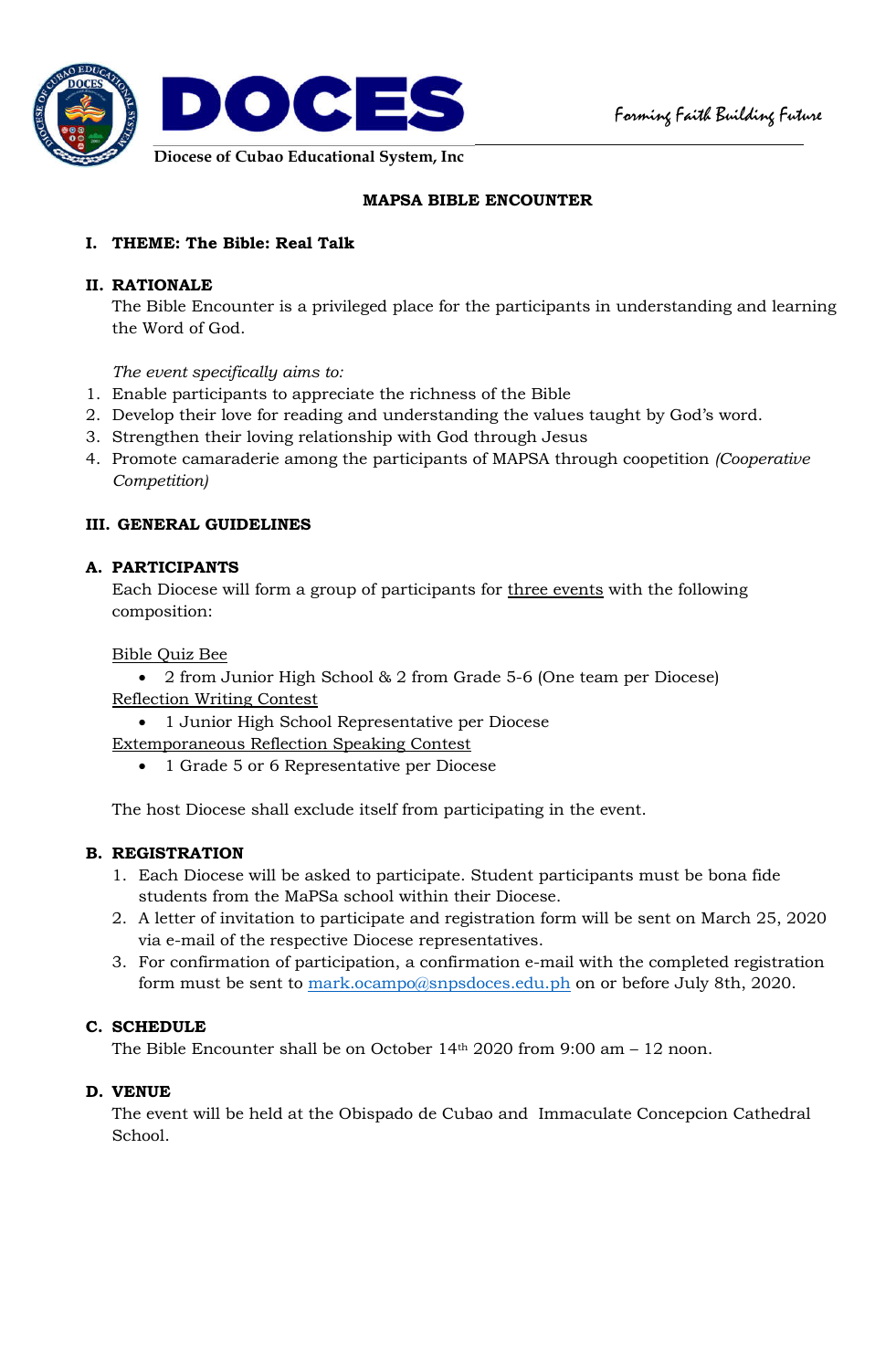## **BIBLE QUIZ BEE**

## **A. SCOPE OF QUESTIONS**

- 1. Questions to be submitted must be from the books of Genesis, Gospels, Acts of the apostles, and certain items from the Catechism of the Catholic Church (CCC).
- 2. Each Diocese must submit ten (10) questions for easy, average and difficult round.
- 3. All questions will be submitted to Mr. Mark Alvin Ocampo DOCES OIC in a sealed envelope on August 10, 2020.
- 4. The host Diocese will form a committee for the collation and selection of the final set of questions.

### **B. MECHANICS**

- 1. Registration period if from 8:00-9:00 am.
- 2. The Bible Encounter will start at exactly 10:00 am.
- 3. All questions will be answered as a team.
- 4. English is the official language of the contest.
- 5. No questions shall be entertained during the contest proper.
- 6. Each Team shall be given one (1) set of answer board (white board) with pen and eraser. The team shall choose their team captain who will hold the answer board. He/she can also be the one who will write the answer for the team or they can choose a secretary from among the members. Before the question is read, the teams must keep all their answer boards down.
- 7. All teams must write their answers in CAPITAL LETTERS ONLY. Misspelled answers are rendered incorrect.
- 8. Questions shall be read twice by the quizmaster (projected in the screen).
- 9. Each question will have its corresponding time limit and will be announced by the quizmaster.
	- 10 second time limit for the easy round
	- 20 seconds for the average round
	- 30 seconds for the difficult round
- 10.After the second reading, the quizmaster shall say "GO" and only then will the teams be allowed to write their answer with their final answer.
- 11.After the time limit, the bell will ring and all the teams should raise their answer boards.
- 12.The quizmaster shall reveal the correct answer.
- 13.In the event of a protest, the decision of the quizmaster is final and irrevocable.
- 14.Participants will be given 10 questions for the easy round, 5 for average and 5 for difficult.
- 15.The type of questions for each category shall be **Multiple Choice** for the easy round, **Identification** in the average round and **Find the Verse** for the difficult round.

In the last round, each team will be provided with one Bible (*May They Be One* version).

| Scoring:  |              |          |           |
|-----------|--------------|----------|-----------|
| Easy      | 10 questions | 1 point  | 10 points |
| Average   | 5 questions  | 2 points | 10 points |
| Difficult | 5 questions  | 5 points | 25 points |

#### TOTAL OF 45 POINTS

- 16.The team garnering the most number of points after the Difficult Round will be deemed as the champion. The next two highest-scoring teams will be  $2<sup>nd</sup>$  place and  $3<sup>rd</sup>$  place respectively.
- 17.In the event of a tie for 1st, 2nd or 3rd place, clincher questions will be provided for the tying teams. The winner will be determined in a "first to score" basis.

## **C. OFFICIALS**

The officials will include one Quiz Master (who also serves as a Judge), two (2) Scorekeepers and one Timekeeper.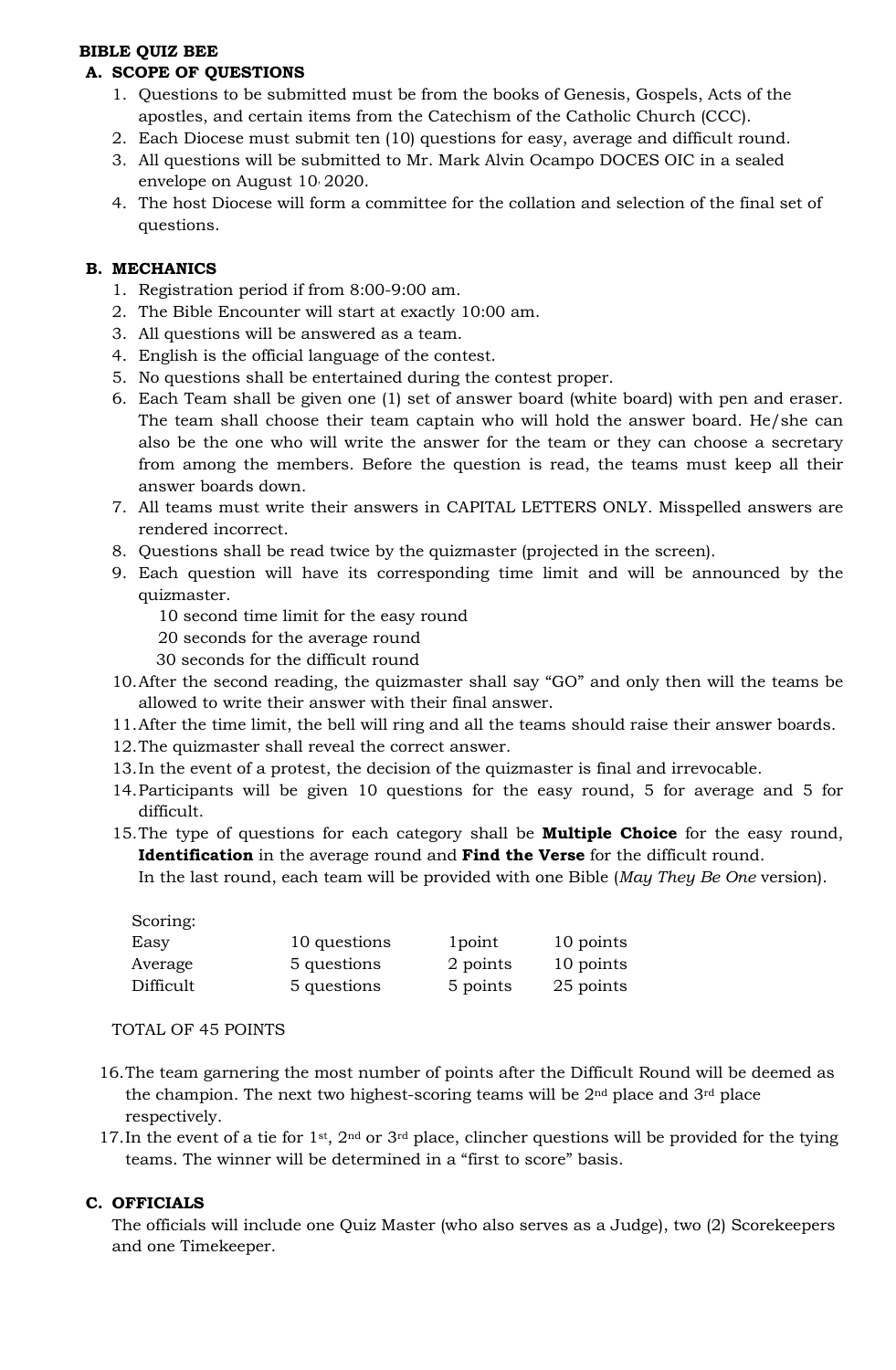## **D. AWARDING**

Awarding of winners shall be held after the event.

| Champion    | $5,000 +$ Trophy (x2)        |
|-------------|------------------------------|
| $1st$ Place | $3,000 + \text{Trophy (x2)}$ |
| $2nd$ Place | $2,000 + \text{Trophy (x2)}$ |

Certificate of Participation will be given to all participating Diocese.

## **REFLECTION WRITING CONTEST**

### **A. MECHANICS**

- 1. Registration period if from 8:00-9:00 am.
- 2. The Reflection Writing Contest will start at exactly 10:00 am.
- 3. This is an essay writing contest in a form of reflection.
- 4. English is the official language of the contest.
- 5. No questions shall be entertained during the contest proper.
- 6. Each participant will be provided with a bible. (*May They Be One* version).
- 7. Each participant will be given a pen and paper with a given Gospel text.
- 8. The participant writes a reflection/commentary on the text in a given time (maximum of 45 minutes) and given spaces for writing.
- 9. The reflection/commentary should not exceed the space provided or the number of words indicated.

| 10. The reflection/commentary will be judged according to the following criteria: |     |
|-----------------------------------------------------------------------------------|-----|
| Content (Relevance of topic, accuracy of data)                                    | 35% |
| Organization (Unity of thought, flow of discussion)                               | 35% |

| Organization (Unity of thought, flow of discussion) | 35%               |
|-----------------------------------------------------|-------------------|
| Style (Originality, Creativity)                     | <b>20%</b>        |
| Mechanics (Grammar, Punctuation)                    | 10%               |
|                                                     | <b>TOTAL 100%</b> |

## **B. OFFICIALS**

The officials will include one Contest Facilitator, one Timekeeper and four-five Judges.

#### **C. AWARDING**

Awarding of winners shall be held after the event.

| Champion              | $5,000 + \text{Trophy}$ |
|-----------------------|-------------------------|
| 1 <sup>st</sup> Place | $3,000 + \text{Trophy}$ |
| $2nd$ Place           | $2,000 + \text{Trophy}$ |

Certificate of Participation will be given to all participating Diocese.

#### **EXTEMPORANEOUS REFLECTION SPEAKING CONTEST**

## **D. MECHANICS**

- 1. Registration period if from 8:00-9:00 am.
- 2. The Reflection Writing Contest will start at exactly 10:00 am.
- 3. This is an extemporaneous speaking contest in a form of reflection.
- 4. English is the official language of the contest.
- 5. No questions shall be entertained during the contest proper.
- 6. Each participant is expected to prepare a reflection/commentary in speech form on a given Gospel text.
- 7. Drawing of lots will determine the sequence of participants.
- 8. Participants will have five (5) minutes to prepare their speech once called.
- 9. The speech will last not less than four (4) minutes nor more than six (6) minutes.
- 10.No materials may be utilized by the participants to prepare for the presentation, except paper and pencil.
- 11.Each participant will be permitted to make notes during preparation time.
- 12.No notes or cue cards may be used during the speech presentation.
- 13.The speech in reflection/commentary form will be judged according to the following criteria: